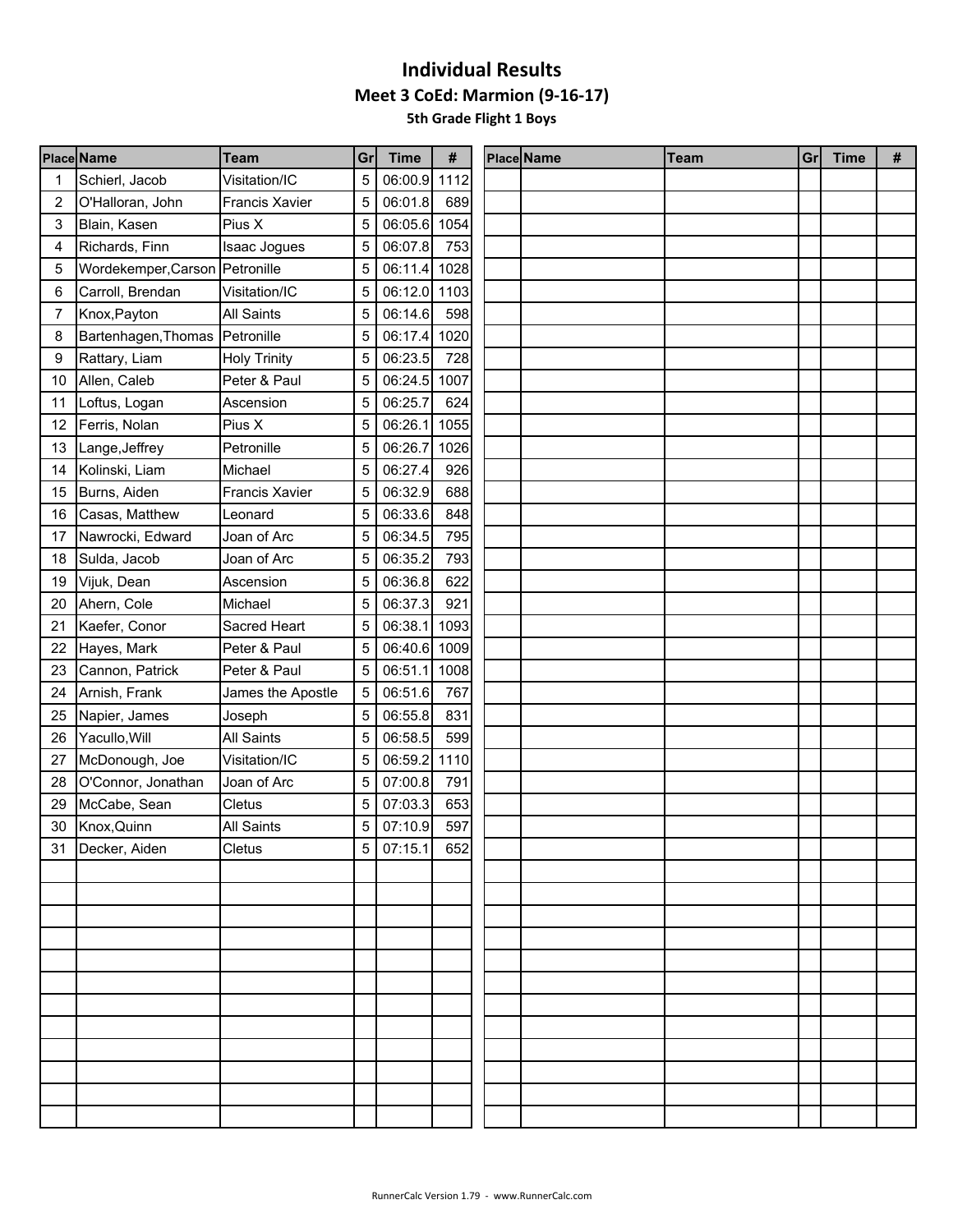|    | <b>Place Name</b>    | Team                | Grl | <b>Time</b>  | #    |    | <b>Place Name</b>               | <b>Team</b>         | Grl | <b>Time</b> | #    |
|----|----------------------|---------------------|-----|--------------|------|----|---------------------------------|---------------------|-----|-------------|------|
|    | Lopez, Brendan       | John of the Cross   | 5   | 06:49.1      | 809  | 51 | Oreta, Rylan                    | Mary Immaculate     | 5   | 08:12.4     | 867  |
| 2  | Goggin, John         | Visitation/IC       | 5   | 06:55.6      | 1107 | 52 | Stewart-Woolery, Parker Leonard |                     | 5   | 08:14.8     | 846  |
| 3  | Coleman, Jonathan    | <b>All Saints</b>   | 5   | 06:56.8      | 591  | 53 | Johnson, Savion                 | Luke                | 5   | 08:15.1     | 853  |
| 4  | Romano, Dean         | Pius X              | 5   | 06:57.4      | 1056 | 54 | Contreras, Eduardo              | Dominic/Scholastica | 5   | 08:15.8     | 685  |
| 5  | Lavacca, Angelo      | Peter & Paul        | 5   | 06:58.0      | 1191 | 55 | Ortiz, Ethan                    | <b>Isaac Jogues</b> | 5   | 08:17.4     | 752  |
| 6  | Knox, Sebastian      | <b>All Saints</b>   | 5   | 06:58.9      | 596  | 56 | Neal, Maxwell                   | Pius X              | 5   | 08:36.2     | 1202 |
| 7  | Valentine, Anthony   | Michael             | 5   | 07:02.5      | 929  | 57 | Frost, Peter                    | Visitation/IC       | 5   | 08:40.1     | 1105 |
| 8  | Southern, Paul       | Pius X              | 5   | 07:03.6      | 1057 | 58 | Gibbons, William                | Visitation/IC       | 5   | 08:40.5     | 1106 |
| 9  | Martin, Anderson     | Irene               | 5   | 07:04.0      | 731  | 59 | Racine, Henry                   | Ascension           | 5   | 08:48.5     | 625  |
| 10 | Hajek, Jonathan      | <b>All Saints</b>   | 5   | 07:04.4      | 595  | 60 | Grier, John                     | John of the Cross   | 5   | 08:54.4     | 806  |
| 11 | Loftus, Jack         | Ascension           | 5   | 07:05.0      | 623  | 61 | Serences, Jordan                | Matthew             | 5   | 09:15.2     | 909  |
| 12 | Engesser, Graham     | Petronille          | 5   | 07:07.7      | 1023 | 62 | Hale, Nicky                     | Isaac Jogues        | 5   | 09:16.4     | 749  |
| 13 | Bourjaily, Kellin    | Cletus              | 5   | 07:09.5      | 651  | 63 | Ryan, Liam                      | John of the Cross   | 5   | 09:17.6     | 813  |
| 14 | Adams, Lucas         | Mary of Gostyn      | 5   | 07:09.9      | 886  | 64 | Kenny, Max                      | John of the Cross   | 5   | 09:22.6     | 1219 |
| 15 | Griswold, William    | John of the Cross   | 5   | 07:10.4      | 807  | 65 | Murphy, Colin                   | Mary Immaculate     | 5   | 09:34.7     | 866  |
| 16 | Williams, Peter      | Pius X              | 5   | 07:10.9      | 1059 | 66 | De Young, Jack                  | <b>All Saints</b>   | 5   | 09:47.1     | 593  |
| 17 | Gainer, Joseph       | Michael             | 5   | 07:11.6      | 924  | 67 | Cahill, Patrick                 | Isaac Jogues        | 5   | 10:08.1     | 748  |
| 18 | Goebel, John         | Isaac Jogues        | 5   | 07:12.1      | 750  | 68 | Dbila, Adam                     | <b>All Saints</b>   | 5   | 10:11.9     | 592  |
| 19 | Hynes, Emmet         | John of the Cross   | 5   | 07:12.6      | 808  | 69 | Linder, Simon                   | <b>Holy Trinity</b> | 5   | 10:18.4     | 722  |
| 20 | Nacke, James         | Ascension           | 5   | 07:13.7      | 621  | 70 | Reyes, Chris                    | Dominic/Scholastica | 7   | 10:38.6     | 680  |
| 21 | Lovering, Casey      | James the Apostle   | 5   | 07:14.3      | 769  | 71 | Flores, Fabian                  | Leonard             | 5   | 11:08.5     | 850  |
| 22 | Barrett, Jack        | Pius X              |     | 07:16.1      | 1221 | 72 | Davenport, Charlie              | Notre Dame          | 5   | 11:27.5     | 982  |
| 23 | Cadden, Declan       | <b>All Saints</b>   | 5   | 07:17.5      | 590  | 73 | Romero, Edmond                  | Leonard             | 5   |             | 1224 |
| 24 | Grove, Liam          | Dominic/Scholastica | 5   | 07:18.9      | 679  |    |                                 |                     |     |             |      |
| 25 | McGill, Daniel       | John of the Cross   | 5   | 07:22.6      | 810  |    |                                 |                     |     |             |      |
| 26 | Singh, Phillip       | Michael             | 5   | 07:24.4      | 928  |    |                                 |                     |     |             |      |
| 27 | Armbrust, Colt       | Michael             | 5   | 07:26.5      | 922  |    |                                 |                     |     |             |      |
| 28 | Kaiser, Danny        | <b>Holy Trinity</b> | 5   | 07:26.9      | 721  |    |                                 |                     |     |             |      |
| 29 | Grover, Gavin        | James the Apostle   | 5   | 07:27.5      | 768  |    |                                 |                     |     |             |      |
| 30 | Conkin, James        | John of the Cross   | 5   | 07:29.4      | 805  |    |                                 |                     |     |             |      |
| 31 | Sullivan, Matthew    | Irene               | 5   | 07:30.7      | 732  |    |                                 |                     |     |             |      |
| 32 | Augustine, Jack      | All Saints          | 5   | 07:32.7      | 588  |    |                                 |                     |     |             |      |
| 33 | Brink, Jack          | Michael             | 5   | 07:33.4      | 923  |    |                                 |                     |     |             |      |
| 34 | Jagoe, Andrew        | Isaac Jogues        | 5   | 07:35.2      | 751  |    |                                 |                     |     |             |      |
| 35 | Smith, Liam          | Francis Xavier      | 5   | 07:39.1      | 690  |    |                                 |                     |     |             |      |
| 36 | Boyle, Sean          | Joseph              | 5   | 07:44.5      | 829  |    |                                 |                     |     |             |      |
| 37 | King, Anthony        | Michael             | 5   | 07:45.1      | 925  |    |                                 |                     |     |             |      |
| 38 | Holecek, Christopher | Joseph              | 5   | 07:46.2      | 830  |    |                                 |                     |     |             |      |
| 39 | Wholley, Connor      | Mary Immaculate     | 5   | 07:46.6      | 864  |    |                                 |                     |     |             |      |
| 40 | Harrington, Finn     | Visitation/IC       | 5   | 07:47.0 1108 |      |    |                                 |                     |     |             |      |
| 41 | Ameer, Ninos         | Luke                | 5   | 07:47.5      | 854  |    |                                 |                     |     |             |      |
| 42 | Johnson, Luke        | Joan of Arc         | 5   | 07:49.3      | 794  |    |                                 |                     |     |             |      |
| 43 |                      |                     | 5   |              |      |    |                                 |                     |     |             |      |
|    | Bobofchak, Zack      | <b>All Saints</b>   |     | 07:50.0      | 589  |    |                                 |                     |     |             |      |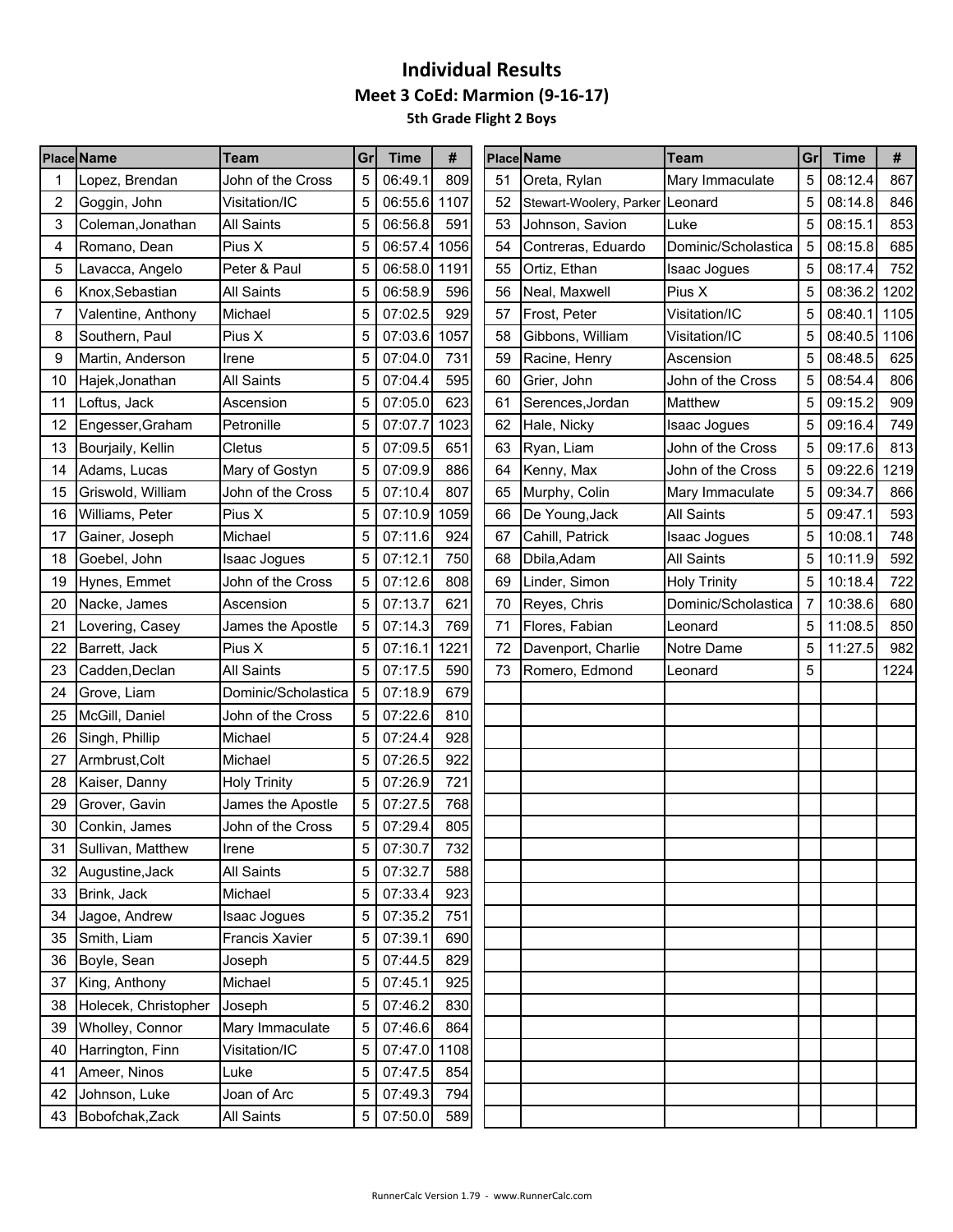|    | 44 Leoni, Michael   | Joan of Arc       |                | 5   07:51.1  | 792 |  |  |  |  |
|----|---------------------|-------------------|----------------|--------------|-----|--|--|--|--|
|    | 45 Casey, Dylan     | Mary of Gostyn    | 5 I            | 07:52.8      | 887 |  |  |  |  |
|    | 46 Callaghan, Liam  | Ilrene            | 5 I            | 07:54.7      | 729 |  |  |  |  |
| 47 | Wickstrom, Tommy    | Pius X            | 5 I            | 07:55.5 1058 |     |  |  |  |  |
|    | 48 Glynn, Keegan    | <b>All Saints</b> | 5 <sub>1</sub> | 07:58.1      | 594 |  |  |  |  |
|    | 49 McCarthy, Declan | Petronille        | 5 <sup>1</sup> | 08:03.5 1027 |     |  |  |  |  |
|    | 50 Wessel, Luke     | James the Apostle | $5^{\circ}$    | 08:09.9      | 770 |  |  |  |  |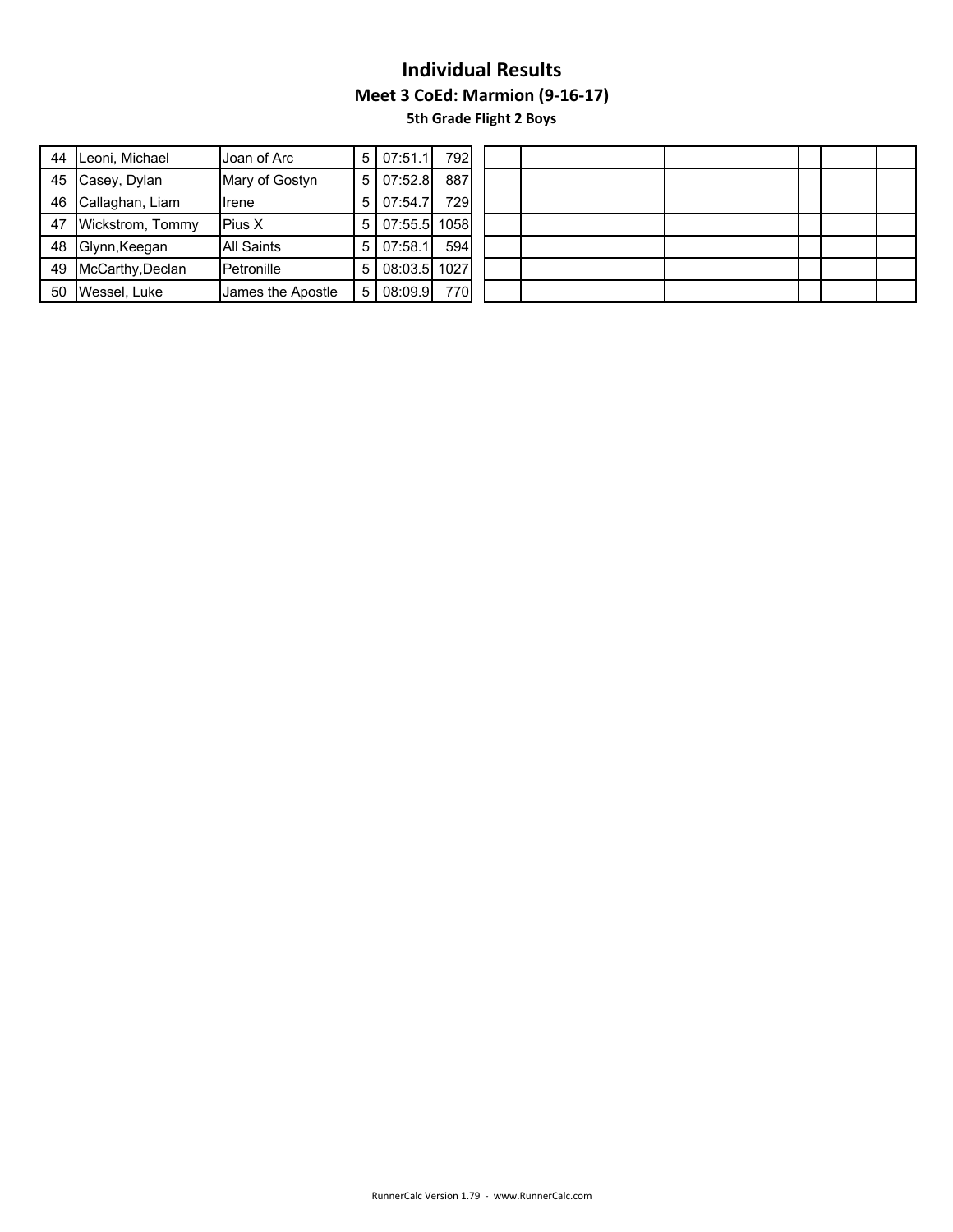|    | <b>Place Name</b>    | <b>Team</b>       | Gr | <b>Time</b>  | #    | Place Name | <b>Team</b> | Gr <sub>1</sub> | <b>Time</b> | # |
|----|----------------------|-------------------|----|--------------|------|------------|-------------|-----------------|-------------|---|
|    | Shannon, Danny       | Notre Dame        | 6  | 09:19.1      | 990  |            |             |                 |             |   |
| 2  | McKillop, Nathan     | Visitation/IC     | 6  | 09:22.6 1128 |      |            |             |                 |             |   |
| 3  | Sowers, Tyler        | Michael           | 6  | 09:28.8      | 947  |            |             |                 |             |   |
| 4  | Huesing, Nicholas    | Joan of Arc       | 6  | 09:35.9      | 797  |            |             |                 |             |   |
| 5  | Zimmer, James        | Ascension         | 6  | 09:37.5      | 629  |            |             |                 |             |   |
| 6  | Naughton, Mathhew    | Mary Immaculate   | 6  | 09:39.9      | 873  |            |             |                 |             |   |
| 7  | King, Kevin          | Petronille        | 6  | 09:41.4      | 1035 |            |             |                 |             |   |
| 8  | Jochum, Timothy      | James the Apostle | 6  | 09:44.4      | 774  |            |             |                 |             |   |
| 9  | Townsend, Thomas     | Cletus            | 6  | 09:44.8      | 658  |            |             |                 |             |   |
| 10 | Spellman, Matthew    | Peter & Paul      | 6  | 09:45.6 1016 |      |            |             |                 |             |   |
| 11 | Llerenas, Adrian     | Cletus            | 6  | 09:46.2      | 654  |            |             |                 |             |   |
| 12 | Fenlon, Brendan      | All Saints        | 6  | 09:46.6      | 603  |            |             |                 |             |   |
| 13 | Davis, Jett          | Notre Dame        | 6  | 09:48.3      | 986  |            |             |                 |             |   |
| 14 | Esposito, Ross       | Ascension         | 6  | 09:50.6      | 635  |            |             |                 |             |   |
| 15 | Keating, Danny       | Visitation/IC     | 6  | 09:51.9 1124 |      |            |             |                 |             |   |
| 16 | Mulcrone, Quinn      | Cletus            | 6  | 09:57.9      | 655  |            |             |                 |             |   |
| 17 | Striedl, Christopher | Michael           | 6  | 10:00.7      | 949  |            |             |                 |             |   |
| 18 | Schmiedler, Tom      | Ascension         | 6  | 10:01.1      | 632  |            |             |                 |             |   |
| 19 | Petersen, Daniel     | Mary of Gostyn    | 6  | 10:01.9      | 893  |            |             |                 |             |   |
| 20 | Fitzpatrick, William | Michael           | 6  | 10:11.3      | 939  |            |             |                 |             |   |
| 21 | Conte, Ben           | Irene             | 6  | 10:12.5      | 733  |            |             |                 |             |   |
| 22 | Nolan, Brett         | Mary of Gostyn    | 6  | 10:13.9      | 891  |            |             |                 |             |   |
| 23 | Hallerud, Chris      | Sacred Heart      | 6  | 10:17.3      | 1091 |            |             |                 |             |   |
| 24 | Roberts, Dylan       | Peter & Paul      | 6  | 10:29.8 1015 |      |            |             |                 |             |   |
| 25 | Calcagno, Mike       | Visitation/IC     | 6  | 10:36.5 1118 |      |            |             |                 |             |   |
| 26 | Baker, Gavin         | Michael           | 6  | 13:33.6      | 931  |            |             |                 |             |   |
|    |                      |                   |    |              |      |            |             |                 |             |   |
|    |                      |                   |    |              |      |            |             |                 |             |   |
|    |                      |                   |    |              |      |            |             |                 |             |   |
|    |                      |                   |    |              |      |            |             |                 |             |   |
|    |                      |                   |    |              |      |            |             |                 |             |   |
|    |                      |                   |    |              |      |            |             |                 |             |   |
|    |                      |                   |    |              |      |            |             |                 |             |   |
|    |                      |                   |    |              |      |            |             |                 |             |   |
|    |                      |                   |    |              |      |            |             |                 |             |   |
|    |                      |                   |    |              |      |            |             |                 |             |   |
|    |                      |                   |    |              |      |            |             |                 |             |   |
|    |                      |                   |    |              |      |            |             |                 |             |   |
|    |                      |                   |    |              |      |            |             |                 |             |   |
|    |                      |                   |    |              |      |            |             |                 |             |   |
|    |                      |                   |    |              |      |            |             |                 |             |   |
|    |                      |                   |    |              |      |            |             |                 |             |   |
|    |                      |                   |    |              |      |            |             |                 |             |   |
|    |                      |                   |    |              |      |            |             |                 |             |   |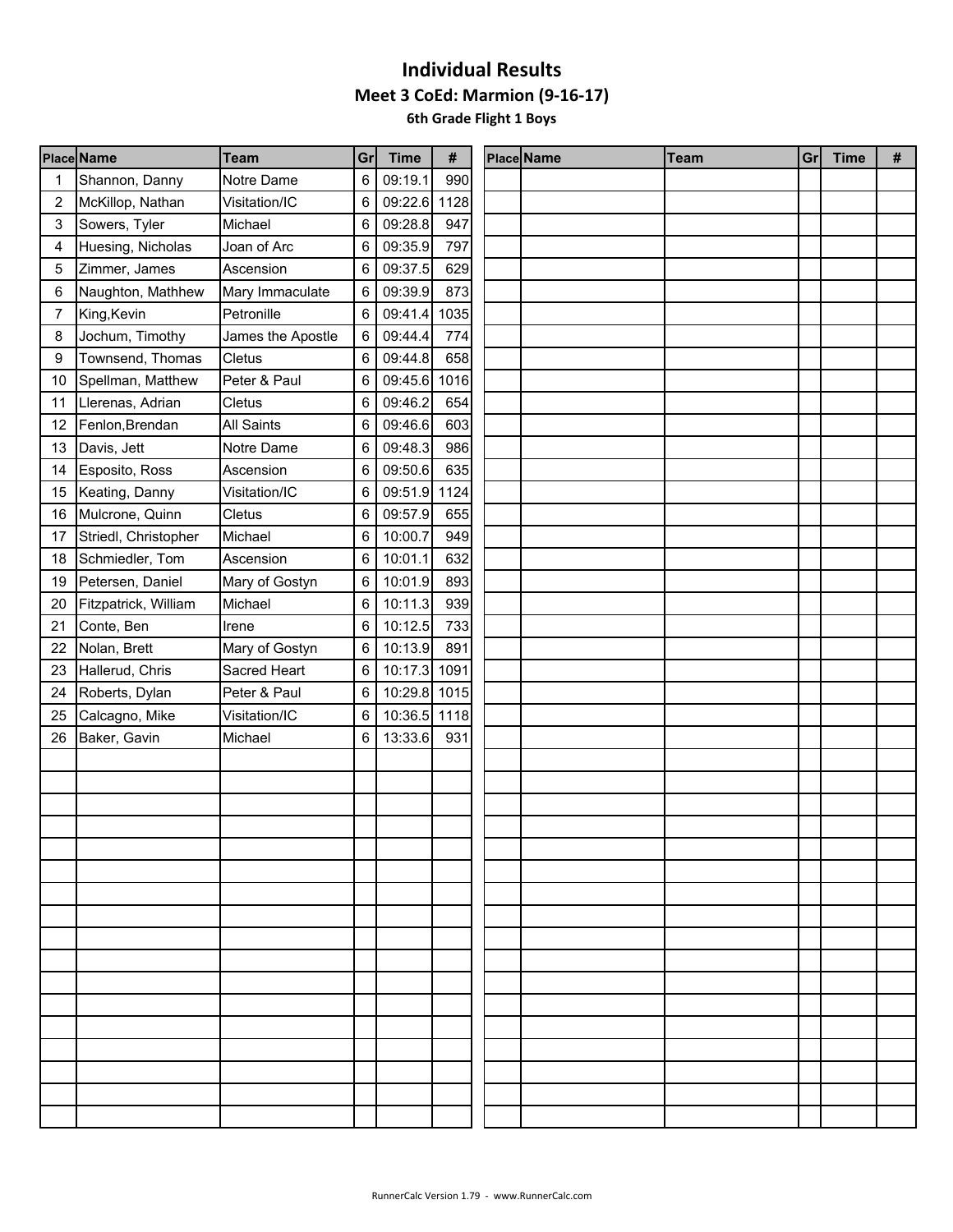|    | <b>Place Name</b>  | Team                  | Gr              | <b>Time</b>  | #    |    | <b>Place Name</b>     | <b>Team</b>           | Gr | <b>Time</b> | #    |
|----|--------------------|-----------------------|-----------------|--------------|------|----|-----------------------|-----------------------|----|-------------|------|
|    | Kline, Christian   | <b>Isaac Jogues</b>   | 6               | 10:01.2      | 756  | 51 | Vivar, Aaron          | <b>All Saints</b>     | 6  | 11:54.4     | 607  |
| 2  | Nelligan, Michael  | Ascension             | 6               | 10:02.4      | 631  | 52 | Diamond,              | Michael               | 6  | 11:55.6     | 936  |
| 3  | Koplinski, Jonah   | Mary Immaculate       | 6               | 10:20.6      | 871  | 53 | Tran, Jonah           | Dominic/Scholastica   | 6  | 11:59.9     | 684  |
| 4  | Rosenthal, Joey    | Pius X                | 6               | 10:26.1      | 1063 | 54 | Zimmer, Henry         | Ascension             | 6  | 12:00.4     | 630  |
| 5  | larrobino, Francis | Petronille            | 6               | 10:26.7      | 1034 | 55 | Globe, Michael        | Michael               | 6  | 12:03.1     | 940  |
| 6  | Sheahin, Lucas     | Michael               | 6               | 10:28.0      | 946  | 56 | Fahey, Declan         | Visitation/IC         | 6  | 12:07.2     | 1120 |
|    | O'Brien, Evan      | Ascension             | 6               | 10:34.5      | 634  | 57 | Schulze, Jake         | Matthew               | 6  | 12:14.5     | 912  |
| 8  | Paige, Trevor      | James the Apostle     | 6               | 10:36.4      | 776  | 58 | Fischesser, Charles   | Michael               | 6  | 12:16.0     | 938  |
| 9  | Lee, Caden         | Matthew               | 6               | 10:38.7      | 910  | 59 | Bauer, Jayden         | Michael               | 6  | 12:18.0     | 933  |
| 10 | Spahn, Brendan     | James the Apostle     | 6               | 10:39.2      | 777  | 60 | Luchetti, Christopher | Joan of Arc           | 6  | 12:19.8     | 799  |
| 11 | Flavin, Sean       | Joseph                | 6               | 10:39.8      | 832  | 61 | Huggins, Declan       | Ascension             | 6  | 12:21.0     | 633  |
| 12 | Ruiz, Benjamin     | Cletus                | 6               | 10:40.3      | 657  | 62 | Joyce, Gavin          | Michael               | 6  | 12:21.8     | 943  |
| 13 | Kenny, Billy       | Visitation/IC         | 6               | 10:40.9      | 1109 | 63 | Turcich, William      | John of the Cross     | 6  | 12:24.4     | 819  |
| 14 | O'Connor, Rory     | Mary of Gostyn        | 6               | 10:42.3      | 892  | 64 | Nze, Chikodi          | Matthew               | 6  | 12:28.4     | 911  |
| 15 | Bianco, Gabriel    | Pius X                | 6               | 10:43.7      | 1060 | 65 | Malone, Lucas         | Raphael               | 6  | 12:29.0     | 1081 |
| 16 | Kohlmeyer, Dennis  | Joan of Arc           | 6               | 10:46.0      | 798  | 66 | Filbin, Quinn         | <b>Francis Xavier</b> | 6  | 12:29.8     | 695  |
| 17 | Waechter, Matthew  | Mary Immaculate       | 6               | 10:50.4      | 875  | 67 | Nawas, Alex           | Cletus                | 6  | 12:40.9     | 676  |
| 18 | Mysliwiec, Curtis  | Mary of Gostyn        | 6               | 10:53.5      | 890  | 68 | Connolly, Sean        | <b>Francis Xavier</b> | 6  | 12:43.3     | 692  |
| 19 | Kolozsy, Owen      | Irene                 | 6               | 10:54.4      | 736  | 69 | Wyatt, Sean           | Sacred Heart          | 6  | 12:46.8     | 1101 |
| 20 | Esser, Alexander   | Peter & Paul          | 6               | 10:55.8 1011 |      | 70 | Coffey, Charles       | Petronille            | 6  | 12:51.1     | 1030 |
| 21 | Robbins, Cole      | <b>Francis Xavier</b> | 6               | 10:56.3      | 698  | 71 | Galvez, Adam          | Dominic/Scholastica   | 6  | 12:58.8     | 681  |
| 22 | Gibbons, Timmy     | <b>Francis Xavier</b> | 6               | 10:56.8      | 696  | 72 | Arenz, Charlie        | Notre Dame            | 6  | 13:00.8     | 984  |
| 23 | Huelskoetter, Luke | Michael               | 6               | 10:57.8      | 942  | 73 | Molloy, Jacob         | James the Apostle     | 6  | 13:24.1     | 775  |
| 24 | O'Donnell, Conner  | Mary Immaculate       | 6               | 11:01.1      | 874  | 74 | Liedel, Nick          | Raphael               | 6  | 13:25.9     | 1080 |
| 25 | Bertuca, Anthony   | Michael               | 6               | 11:02.5      | 934  | 75 | McFarlane, Spencer    | Mary Immaculate       | 6  | 14:21.2     | 872  |
| 26 | Brown, Alex        | Joan of Arc           | 6               | 11:03.0      | 800  | 76 | DuFour, Connor        | Notre Dame            | 6  | 14:28.0     | 987  |
| 27 | Hart, Joey         | Raphael               | 6               | 11:07.2      | 1079 | 77 | Castaneda, Eddy       | <b>Francis Xavier</b> | 6  | 14:37.0     | 691  |
| 28 | Castaneda, Eddie   | Pius X                | 6               | 11:09.3      | 1061 | 78 | Lynas, Malcolm        | Visitation/IC         | 6  | 14:41.4     | 1126 |
| 29 | Del toro, Leo      | <b>All Saints</b>     | 6               | 11:09.9      | 601  | 79 | Jimenez, Diego Luca   | Ascension             | 6  | 14:58.6     | 628  |
| 30 | Dela Cruz, Jordan  | All Saints            | 6               | 11:11.5      | 602  | 80 | Mathey, Matthew       | John of the Cross     | 6  | 15:05.7     | 1194 |
| 31 | Kolker, Joseph     | Irene                 | 6               | 11:12.1      | 735  | 81 | Moscinski, Jonathan   | Joan of Arc           | 6  | 15:52.8     | 801  |
| 32 | Green, Joseph      | James the Apostle     | 6               | 11:12.7      | 773  | 82 | Doerries, Michael     | Michael               | 6  | 16:10.5     | 937  |
| 33 | Gibbons, Patrick   | <b>Francis Xavier</b> | 6               | 11:13.5      | 697  | 83 | Donovan, Brian        | Mary Immaculate       | 6  | 16:19.9     | 870  |
| 34 | Crandall, Johnny   | Francis Xavier        | 6               | 11:14.2      | 693  | 84 | DeRat, Elliot         | Cletus                | 6  | 17:33.4     | 660  |
| 35 | Anderson, Joseph   | Michael               | 6               | 11:18.8      | 930  | 85 | Kassay, Andrew        | Notre Dame            | 6  | 18:22.9     | 988  |
| 36 | Smith, Noah        | Raphael               | 6               | 11:20.8 1082 |      | 86 | Denault, Nick         | Pius X                | 6  | 18:27.9     | 1062 |
| 37 | Facchini, Cuyler   | John of the Cross     | 6               | 11:21.6      | 816  | 87 | Rivera, Daniel        | Cletus                | 6  | 18:47.2     | 656  |
| 38 | Keegan, James      | Peter & Paul          | 6               | 11:22.9 1013 |      | 88 | Knapp, Doug           | Peter & Paul          | 6  | 19:08.1     | 1014 |
| 39 | Gehrs, Samuel      | Peter & Paul          | 6               | 11:24.6 1012 |      | 89 | Murguia, Isaac        | Leonard               | 6  |             | 1192 |
| 40 | Cardona, Roman     | James the Apostle     | 6               | 11:25.1      | 771  | 90 | Garcia, Daniel        | Irene                 | 6  |             | 734  |
| 41 | Giannola, Joseph   | Mary of Gostyn        | 6               | 11:25.8      | 889  |    |                       |                       |    |             |      |
| 42 | Karnick, Anthony   | Michael               | 6               | 11:26.5      | 944  |    |                       |                       |    |             |      |
| 43 | Hemmersmeier, Sam  | Visitation/IC         | $6\phantom{1}6$ | 11:27.0 1212 |      |    |                       |                       |    |             |      |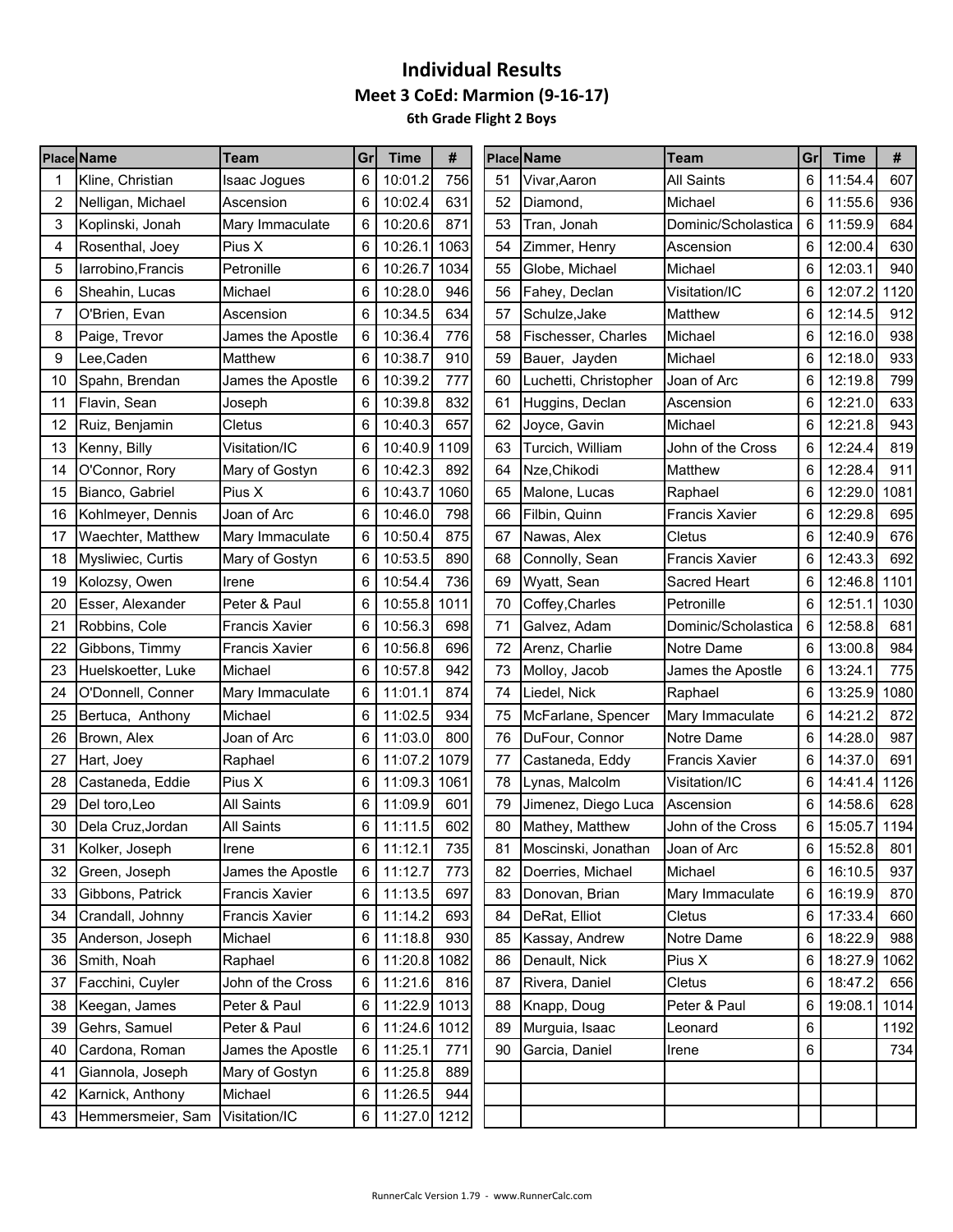| 44 | Nowicki, James   | Ascension             | 6 | 11:32.4      | 636 |  |  |  |  |  |
|----|------------------|-----------------------|---|--------------|-----|--|--|--|--|--|
| 45 | Keough, Jacob    | <b>Michael</b>        | 6 | 11:34.7      | 945 |  |  |  |  |  |
| 46 | Berigan, Patrick | Visitation/IC         | 6 | 11:35.6 1116 |     |  |  |  |  |  |
| 47 | Cutler, Owen     | <b>Francis Xavier</b> | 6 | 11:41.9      | 694 |  |  |  |  |  |
| 48 | Mayfield, Ryan   | Visitation/IC         | 6 | 11:45.5 1127 |     |  |  |  |  |  |
| 49 | Flannery, Hugh   | Mary of Gostyn        | 6 | 11:50.9      | 888 |  |  |  |  |  |
| 50 | Agozo, Ryan      | Giles                 | 6 | 11:52.1      | 714 |  |  |  |  |  |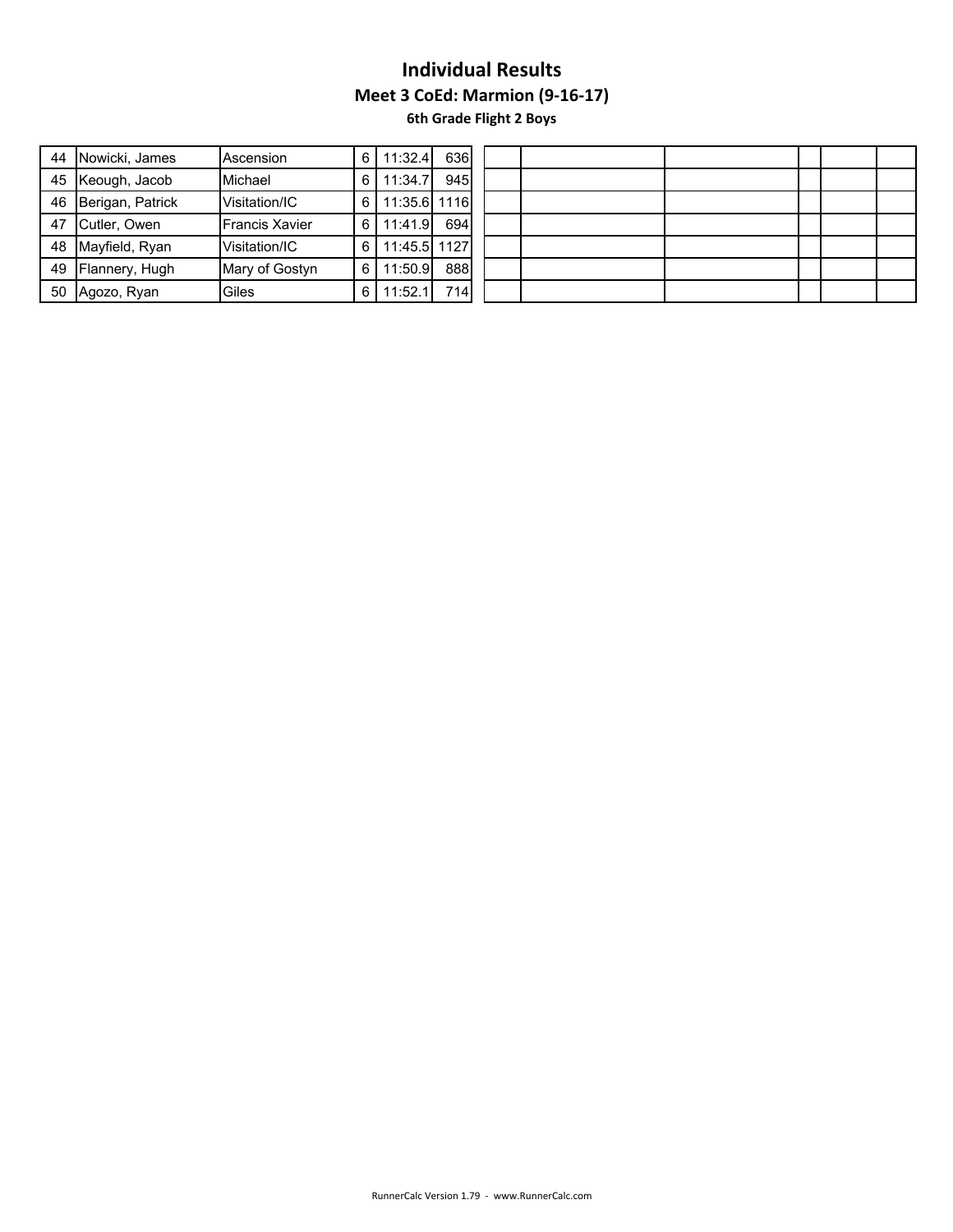**7th Grade Boys Flight 1**

|    | <b>Place Name</b>    | <b>Team</b>         | Gr             | <b>Time</b>  | #    | Place Name | <b>Team</b> | Gr <sub>l</sub> | <b>Time</b> | # |
|----|----------------------|---------------------|----------------|--------------|------|------------|-------------|-----------------|-------------|---|
|    | Cernugel, Billy      | Notre Dame          | 7              | 12:08.4      | 991  |            |             |                 |             |   |
| 2  | Scudder, Nicholas    | John of the Cross   | $\overline{7}$ | 12:09.4      | 824  |            |             |                 |             |   |
| 3  | Carroll, Jack        | Visitation/IC       | 7              | 12:19.4      | 1135 |            |             |                 |             |   |
| 4  | Strayer, Nicholas    | Francis Xavier      | 6              | 12:22.5      | 699  |            |             |                 |             |   |
| 5  | Hill, Aidan          | Visitation/IC       | 7              | 12:25.7      | 1141 |            |             |                 |             |   |
| 6  | Bare, Andrew         | Petronille          | 7              | 12:28.5      | 1036 |            |             |                 |             |   |
| 7  | Fitzpatrick, Thomas  | Francis Xavier      | 7              | 12:30.2      | 701  |            |             |                 |             |   |
| 8  | O'Shaughnessy, Danny | Visitation/IC       | 7              | 12:33.0 1145 |      |            |             |                 |             |   |
| 9  | Smith, Brendan       | Michael             | 7              | 12:39.7      | 963  |            |             |                 |             |   |
| 10 | O'Neill, Liam        | Petronille          | 7              | 12:42.6 1041 |      |            |             |                 |             |   |
| 11 | Gartland, Leo        | Mary of Gostyn      | 7              | 12:44.8      | 896  |            |             |                 |             |   |
| 12 | Bajda, Chris         | Pius X              | 7              | 12:45.5      | 1064 |            |             |                 |             |   |
| 13 | Farrell, Ben         | Mary of Gostyn      | $\overline{7}$ | 12:55.2      | 895  |            |             |                 |             |   |
| 14 | Wessel, Sam          | James the Apostle   | 7              | 13:09.4      | 782  |            |             |                 |             |   |
| 15 | Ebersole, Ben        | Mary Immaculate     | 7              | 13:12.3      | 876  |            |             |                 |             |   |
| 16 | Shaw, Enzo           | Mary of Gostyn      | 7              | 13:19.0      | 902  |            |             |                 |             |   |
| 17 | Evers, Patrick       | Notre Dame          | 7              | 13:21.4      | 995  |            |             |                 |             |   |
| 18 | Doorhy, Kyle         | Notre Dame          | 7              | 13:23.5      | 994  |            |             |                 |             |   |
| 19 | Ahern, Luke          | Michael             | 7              | 13:27.9      | 952  |            |             |                 |             |   |
| 20 | Lifka, Justin        | Michael             | 7              | 13:31.7      | 958  |            |             |                 |             |   |
| 21 | Jacobs, Kevin        | Cletus              | 7              | 13:33.9      | 661  |            |             |                 |             |   |
| 22 | Williams, Garrett    | Pius X              | 7              | 13:35.0 1071 |      |            |             |                 |             |   |
| 23 | Popp, Truman         | Petronille          | 7              | 14:00.2 1043 |      |            |             |                 |             |   |
| 24 | Sledzinski, Kenneth  | <b>Holy Trinity</b> | 7              | 14:01.1      | 727  |            |             |                 |             |   |
| 25 | Cespedes, William    | Michael             | 7              | 14:12.4      | 954  |            |             |                 |             |   |
| 26 | Mowrer, John         | Notre Dame          | 7              | 14:18.0      | 997  |            |             |                 |             |   |
| 27 | Werner, Evan         | Sacred Heart        | 7              | 14:20.7      | 1100 |            |             |                 |             |   |
|    |                      |                     |                |              |      |            |             |                 |             |   |
|    |                      |                     |                |              |      |            |             |                 |             |   |
|    |                      |                     |                |              |      |            |             |                 |             |   |
|    |                      |                     |                |              |      |            |             |                 |             |   |
|    |                      |                     |                |              |      |            |             |                 |             |   |
|    |                      |                     |                |              |      |            |             |                 |             |   |
|    |                      |                     |                |              |      |            |             |                 |             |   |
|    |                      |                     |                |              |      |            |             |                 |             |   |
|    |                      |                     |                |              |      |            |             |                 |             |   |
|    |                      |                     |                |              |      |            |             |                 |             |   |
|    |                      |                     |                |              |      |            |             |                 |             |   |
|    |                      |                     |                |              |      |            |             |                 |             |   |
|    |                      |                     |                |              |      |            |             |                 |             |   |
|    |                      |                     |                |              |      |            |             |                 |             |   |
|    |                      |                     |                |              |      |            |             |                 |             |   |
|    |                      |                     |                |              |      |            |             |                 |             |   |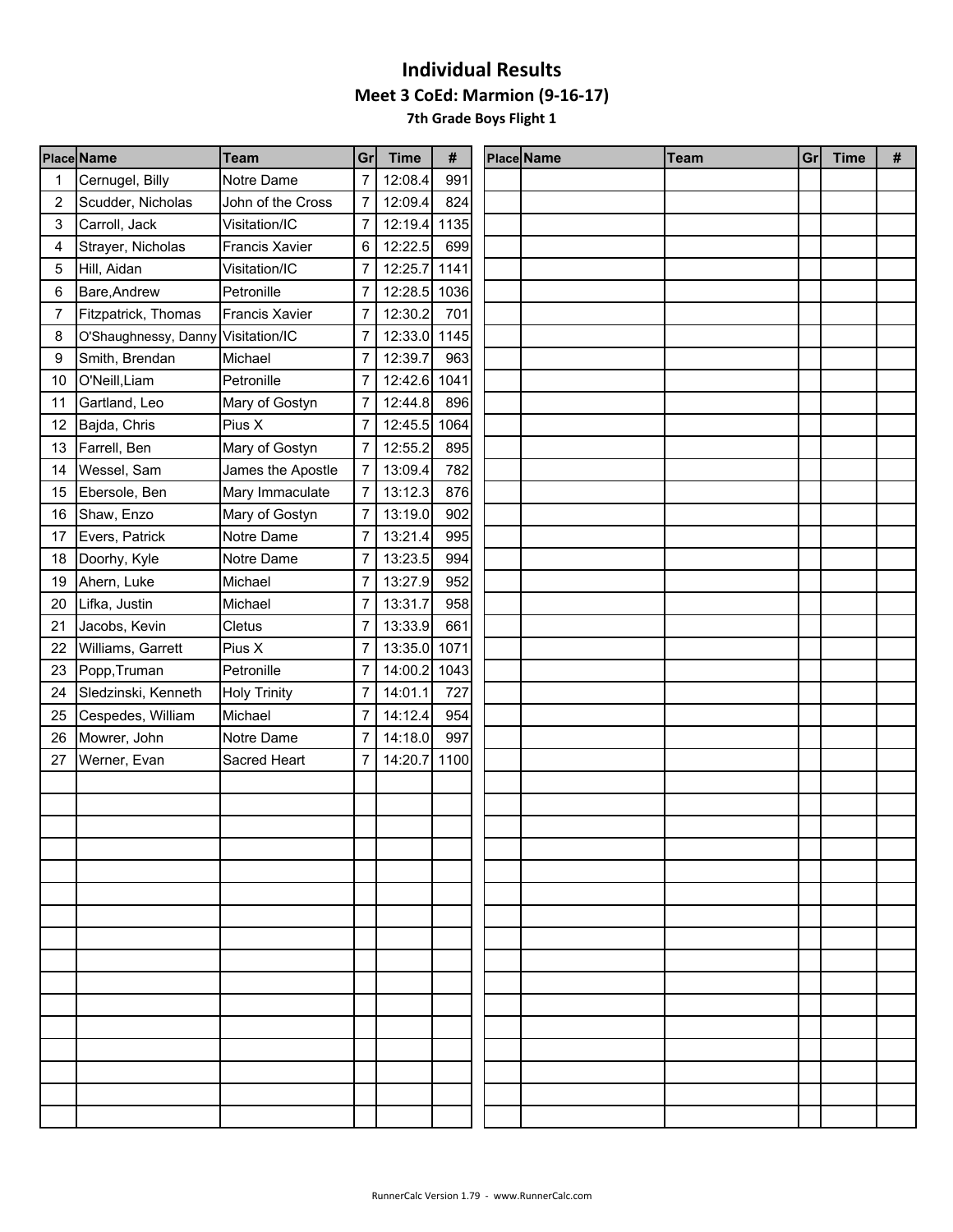**7th Grade Boys Flight 2**

|    | <b>Place Name</b>  | Team              | Gr             | <b>Time</b>  | #    |    | <b>Place Name</b>   | Team                | Gr             | Time    | #    |
|----|--------------------|-------------------|----------------|--------------|------|----|---------------------|---------------------|----------------|---------|------|
|    | Conners, Jack      | Isaac Jogues      |                | 13:42.6      | 758  | 51 | Tardiff. Luke       | Visitation/IC       | 7              | 16:28.4 | 1148 |
| 2  | Ruddy, Sam         | Mary of Gostyn    |                | 13:49.2      | 901  | 52 | Hynes, Quinn        | John of the Cross   | 7              | 16:29.8 | 822  |
| 3  | Hemmersmeier, Luke | Visitation/IC     |                | 13:52.1      | 1197 | 53 | Panatera, Samuel    | Mary of Gostyn      | 7              | 16:33.3 | 900  |
| 4  | O'Reilly, John     | Petronille        |                | 13:53.2      | 1042 | 54 | Lee, James          | Mary Immaculate     | 7              | 16:43.1 | 880  |
| 5  | Heiberger, Michael | Michael           |                | 13:55.3      | 1189 | 55 | Long, Michael       | Pius X              | 7              | 16:44.9 | 1067 |
| 6  | Carmody, Matthew   | John of the Cross |                | 14:05.7      | 820  | 56 | Peebles, Jamison    | Raphael             | 7              | 16:45.8 | 1085 |
|    | Page, Isaac        | James the Apostle | 7              | 14:09.8      | 780  | 57 | De Groff, Will      | Luke                | 7              | 16:47.0 | 857  |
| 8  | Ryan, Jack         | Sacred Heart      |                | 14:15.6      | 1097 | 58 | Fitzerald, Sean     | Visitation/IC       | $\overline{7}$ | 16:54.3 | 1138 |
| 9  | Hale, Vincent      | Isaac Jogues      | 7              | 14:16.1      | 762  | 59 | Alex, Nathan        | Matthew             | 7              | 16:56.8 | 914  |
| 10 | Riggs, Carter      | Irene             | 7              | 14:17.5      | 742  | 60 | Gendusa, Francesco  | Matthew             | 7              | 16:57.6 | 913  |
| 11 | Wangler, Michael   | Pius X            |                | 14:19.7      | 1070 | 61 | Rivera, Julio       | Our Lady of Peace   | 7              | 17:02.4 | 1005 |
| 12 | Doorhy, Aaron      | Notre Dame        | 7              | 14:21.8      | 993  | 62 | Desmarais, Harrison | Giles               | 7              | 17:03.0 | 1215 |
| 13 | Sobieszczyk, Isaac | Pius X            | 7              | 14:22.9      | 1069 | 63 | Posada, Nico        | <b>All Saints</b>   | 7              | 17:15.0 | 613  |
| 14 | Gjerde, Evan       | Raphael           |                | 14:27.4      | 1083 | 64 | Ahern, Matt         | Visitation/IC       | 7              | 17:19.0 | 1132 |
| 15 | Hanus, Declan      | Notre Dame        | 7              | 14:29.2      | 996  | 65 | Francis, Jack       | Isaac Jogues        | 7              | 17:24.1 | 760  |
| 16 | Kramnic, Wilson    | Mary of Gostyn    |                | 14:31.3      | 897  | 66 | Salinas, Gabe       | <b>All Saints</b>   | 7              | 17:25.4 | 614  |
| 17 | White, Colin       | Michael           |                | 14:32.5      | 964  | 67 | Krapukaityte, Lukas | Our Lady of Peace   | 7              | 17:31.9 | 1004 |
| 18 | Hernandez, Andrew  | Michael           |                | 14:35.0      | 956  | 68 | Logan, Michael      | Mary of Gostyn      | 7              | 17:41.8 | 898  |
| 19 | Aque, Aidan        | Isaac Jogues      |                | 14:35.6      | 757  | 69 | Antony, Andrew      | Matthew             | 7              | 17:42.3 | 915  |
| 20 | Siemsen, Jacob     | Petronille        | $\overline{7}$ | 14:36.2      | 1044 | 70 | Jarosz, Jack        | Isaac Jogues        | 7              | 17:48.9 | 763  |
| 21 | Fink, Henry        | John of the Cross | 7              | 14:37.7      | 821  | 71 | Taylor, Gabriel     | Petronille          | 7              | 18:12.8 | 1045 |
| 22 | Mulcrone, Conor    | Cletus            | 7              | 14:38.3      | 665  | 72 | Streit, Wyatt       | Raphael             | 7              | 18:18.7 | 1084 |
| 23 | Kawa, Michael      | Mary Immaculate   | 7              | 14:39.7      | 879  | 73 | Ordona, Jacob       | Matthew             | $\overline{7}$ | 18:27.9 | 916  |
| 24 | Sanchez, Benjamin  | Irene             |                | 14:40.9      | 743  | 74 | Hunter, Quinn       | Visitation/IC       | 7              | 18:28.5 | 1142 |
| 25 | Flowers, Ethan     | Irene             | 7              | 14:41.4      | 739  | 75 | Schiappa, Marcello  | Our Lady of Peace   | 7              | 18:29.0 | 1006 |
| 26 | Orwig, lan         | James the Apostle | 7              | 14:43.1      | 779  | 76 | Gonzalez, Patrick   | Petronille          | 7              | 18:32.9 | 1038 |
| 27 | Herbst, Noah       | Irene             | 7              | 14:45.0      | 740  | 77 | Rickert, Gavin      | Sacred Heart        | 7              | 18:38.9 | 1096 |
| 28 | Braffhart, Sam     | Visitation/IC     |                | 14:46.0      | 1134 | 78 | Easter, Cale        | James the Apostle   | 7              | 18:59.0 | 778  |
| 29 | McKenna, Charlie   | Visitation/IC     |                | 14:48.9 1144 |      | 79 | Maciejewski, Sean   | Pius X              | 7              | 19:08.0 | 1068 |
| 30 | Beckman, Jack      | Visitation/IC     | 7              | 14:53.6 1133 |      | 80 | Meyers, Ethan       | <b>All Saints</b>   | 7              | 19:24.2 | 611  |
| 31 | Kelly, Drew        | Sacred Heart      | 7 <sup>1</sup> | 15:00.9 1094 |      | 81 | Cyze, Thomas        | <b>Holy Trinity</b> | $\overline{7}$ | 19:47.0 | 725  |
| 32 | Perkovich, Aidan   | Francis Xavier    | 7              | 15:03.3      | 707  | 82 | Schlereth, Michael  | Michael             | 7              | 19:49.5 | 962  |
| 33 | McCann, Caden      | Mary of Gostyn    | 7              | 15:04.4      | 899  | 83 | Acuna, Jhett        | Matthew             | 7              | 20:03.2 | 917  |
| 34 | Walsh, AJ          | Sacred Heart      | 7              | 15:05.9 1099 |      | 84 | Steger, Ben         | <b>Holy Trinity</b> | 7              | 20:03.5 | 726  |
| 35 | Busch, Joey        | Joseph            | 7              | 15:08.6      | 836  | 85 | Dauz, Michael       | Pius X              | 7              | 20:07.8 | 1065 |
| 36 | Thomas, Joseph     | John of the Cross | 7              | 15:17.0      | 825  | 86 | Leonardi, James     | Luke                | 7              | 20:08.4 | 859  |
| 37 | Farmer, Michael    | Michael           | 7              | 15:28.5      | 955  | 87 | Simpson, Ryan       | <b>Holy Trinity</b> | 7              | 21:39.2 | 724  |
| 38 | Breal, Gibson      | All Saints        | 7              | 15:34.3      | 608  | 88 | Inserro, Marco      | Irene               | 7              | 22:01.7 | 741  |
| 39 | Martin, Aakash     | Michael           | 7              | 15:45.4      | 960  | 89 | Vilchis, Francisco  | Luke                | 7              | 22:29.9 | 860  |
| 40 | Pearse, Carter     | Michael           | 7              | 15:46.5      | 961  | 90 | Simpson, Quinn      | Mary Immaculate     | 7              | 24:36.4 | 881  |
| 41 | Kazlauskas, Nico   | All Saints        | 7              | 15:57.1      | 610  | 91 | Arnett, John        | Giles               | 7              |         | 1214 |
| 42 | Youseff, George    | Notre Dame        |                | 15:58.9      | 999  |    |                     |                     |                |         |      |
| 43 | Clark, Ryan        | Petronille        | 7              | 15:59.4 1037 |      |    |                     |                     |                |         |      |
|    |                    |                   |                |              |      |    |                     |                     |                |         |      |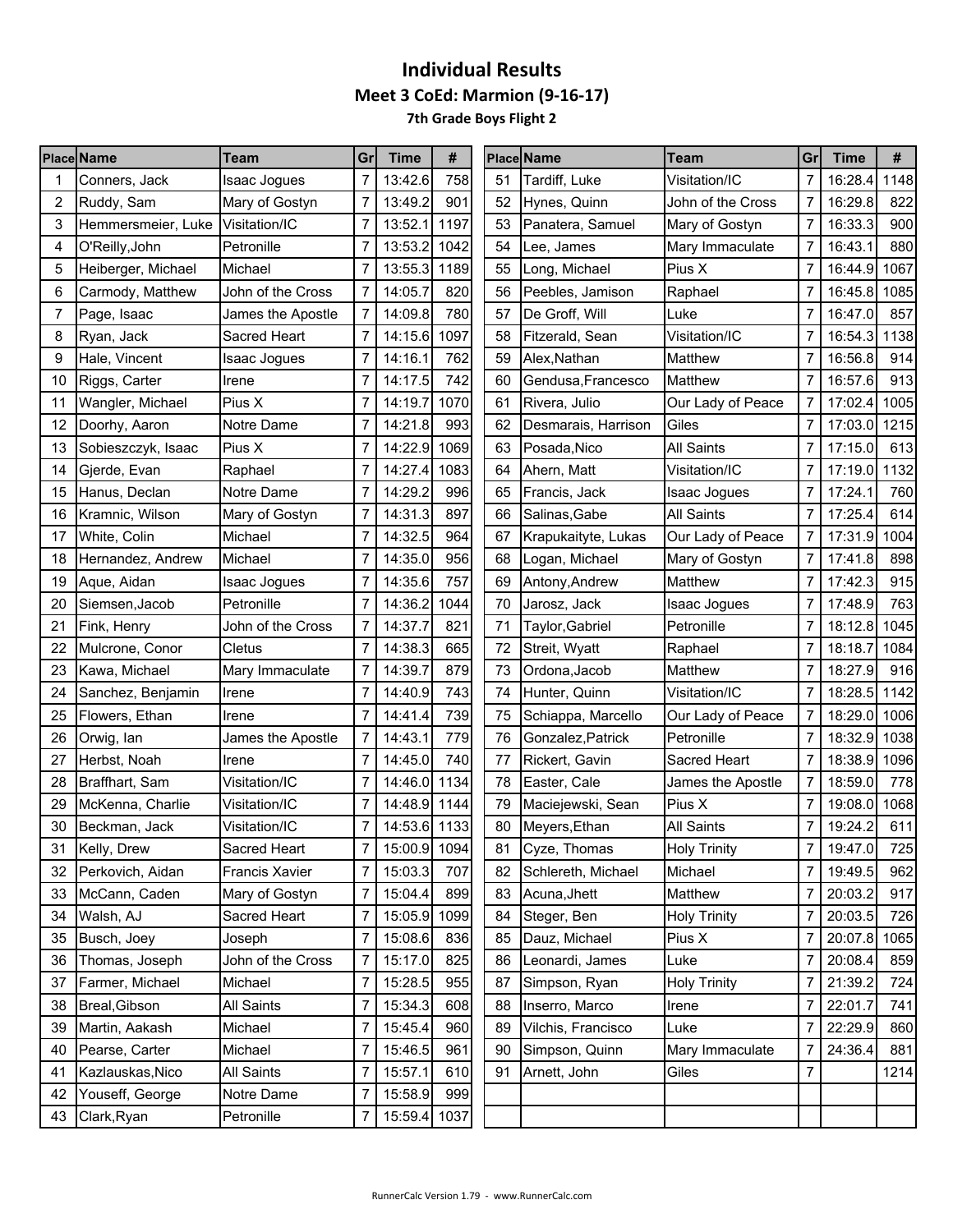**7th Grade Boys Flight 2**

| 44 | Housey, Andrew                     | Petronille               | 15:59.9 1039 |     |  |
|----|------------------------------------|--------------------------|--------------|-----|--|
|    | 45 Callero, Charlie                | Ascension                | 16:11.0      | 640 |  |
|    | 46 Harrison, Jack                  | Visitation/IC            | 16:12.3 1140 |     |  |
| 47 | Morrissey, Martin                  | <b>John of the Cross</b> | 16:13.8      | 823 |  |
| 48 | Gambla, Timothy                    | <b>Isaac Jogues</b>      | 16:17.5      | 761 |  |
|    | 49 Zanoni, Nick                    | Visitation/IC            | 16:20.8 1151 |     |  |
| 50 | Duchatellier, Sebastien All Saints |                          | 16:24.4      | 609 |  |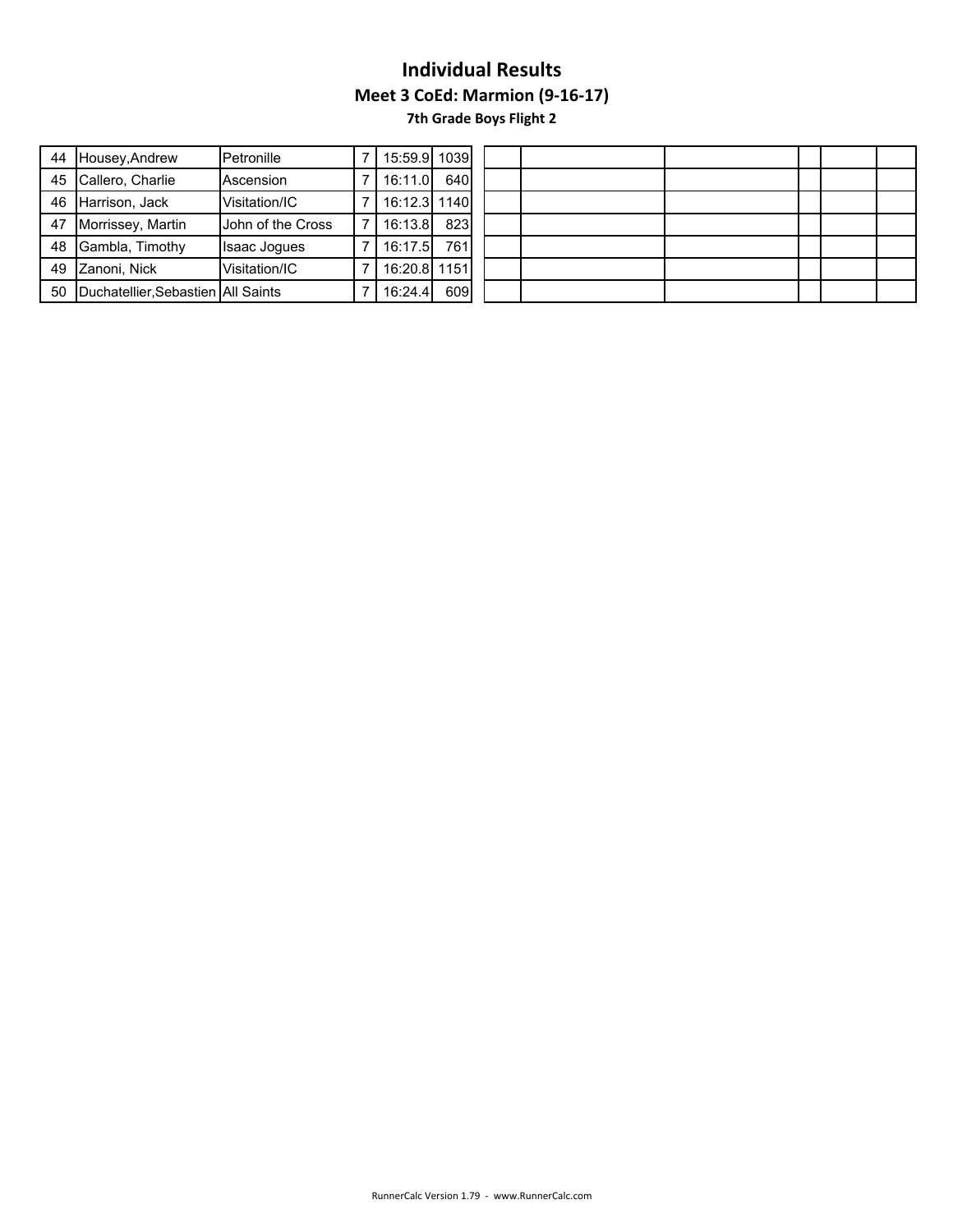|    | <b>Place Name</b>               | <b>Team</b>       | Gr | <b>Time</b>  | #    | Place Name | <b>Team</b> | Gr | <b>Time</b> | # |
|----|---------------------------------|-------------------|----|--------------|------|------------|-------------|----|-------------|---|
|    | Covone, Christopher             | Michael           | 8  | 11:47.3      | 968  |            |             |    |             |   |
| 2  | Kalata, Ned                     | Mary of Gostyn    | 8  | 11:55.3      | 904  |            |             |    |             |   |
| 3  | Spahn, Christopher              | James the Apostle | 8  | 12:02.0      | 789  |            |             |    |             |   |
| 4  | Nettleton, Tommy                | Pius X            | 8  | 12:08.3      | 1076 |            |             |    |             |   |
| 5  | Ullmer, Dominic                 | Mary of Gostyn    | 8  | 12:12.5      | 908  |            |             |    |             |   |
| 6  | Oei, Owen                       | Michael           | 8  | 12:23.8      | 975  |            |             |    |             |   |
| 7  | Geiger, Jackson                 | Visitation/IC     | 8  | 12:26.3 1159 |      |            |             |    |             |   |
| 8  | DeFeo, Guy                      | Pius X            | 8  | 12:28.5 1073 |      |            |             |    |             |   |
| 9  | Kap, Thang                      | Matthew           | 8  | 12:31.8      | 920  |            |             |    |             |   |
| 10 | Kiley, Nick                     | James the Apostle | 8  | 12:32.0      | 786  |            |             |    |             |   |
| 11 | Baker, Austin                   | Michael           | 8  | 12:34.3      | 965  |            |             |    |             |   |
| 12 | Rourke, Michael                 | Michael           | 8  | 12:36.1      | 978  |            |             |    |             |   |
| 13 | Laughlin, Colin                 | Michael           | 8  | 12:47.9      | 973  |            |             |    |             |   |
| 14 | Hohe, Patrick                   | Petronille        | 8  | 12:50.1      | 1049 |            |             |    |             |   |
| 15 | Kiley, Zach                     | James the Apostle | 8  | 12:52.5      | 787  |            |             |    |             |   |
| 16 | Lukas, Colin                    | Leonard           | 8  | 12:55.9      | 852  |            |             |    |             |   |
| 17 | Flannery, Michael               | Mary of Gostyn    | 8  | 12:56.2      | 903  |            |             |    |             |   |
| 18 | Herrmann, Lupe                  | Sacred Heart      | 8  | 13:11.7      | 1092 |            |             |    |             |   |
| 19 | Coco, Joseph                    | James the Apostle | 8  | 13:14.9      | 785  |            |             |    |             |   |
| 20 | Wordekemper, Bennett Petronille |                   | 8  | 13:17.8 1053 |      |            |             |    |             |   |
| 21 | Rodriguez, Nathan               | Michael           | 8  | 13:18.9      | 977  |            |             |    |             |   |
| 22 | Davis, Braden                   | Petronille        | 8  | 13:32.6 1047 |      |            |             |    |             |   |
| 23 | Brennan, Jack                   | Michael           | 8  | 13:43.2      | 966  |            |             |    |             |   |
| 24 | Horn, Emmett                    | Visitation/IC     | 8  | 13:44.3 1161 |      |            |             |    |             |   |
| 25 | Gooding, Luke                   | Notre Dame        | 8  | 13:52.2 1000 |      |            |             |    |             |   |
|    |                                 |                   |    |              |      |            |             |    |             |   |
|    |                                 |                   |    |              |      |            |             |    |             |   |
|    |                                 |                   |    |              |      |            |             |    |             |   |
|    |                                 |                   |    |              |      |            |             |    |             |   |
|    |                                 |                   |    |              |      |            |             |    |             |   |
|    |                                 |                   |    |              |      |            |             |    |             |   |
|    |                                 |                   |    |              |      |            |             |    |             |   |
|    |                                 |                   |    |              |      |            |             |    |             |   |
|    |                                 |                   |    |              |      |            |             |    |             |   |
|    |                                 |                   |    |              |      |            |             |    |             |   |
|    |                                 |                   |    |              |      |            |             |    |             |   |
|    |                                 |                   |    |              |      |            |             |    |             |   |
|    |                                 |                   |    |              |      |            |             |    |             |   |
|    |                                 |                   |    |              |      |            |             |    |             |   |
|    |                                 |                   |    |              |      |            |             |    |             |   |
|    |                                 |                   |    |              |      |            |             |    |             |   |
|    |                                 |                   |    |              |      |            |             |    |             |   |
|    |                                 |                   |    |              |      |            |             |    |             |   |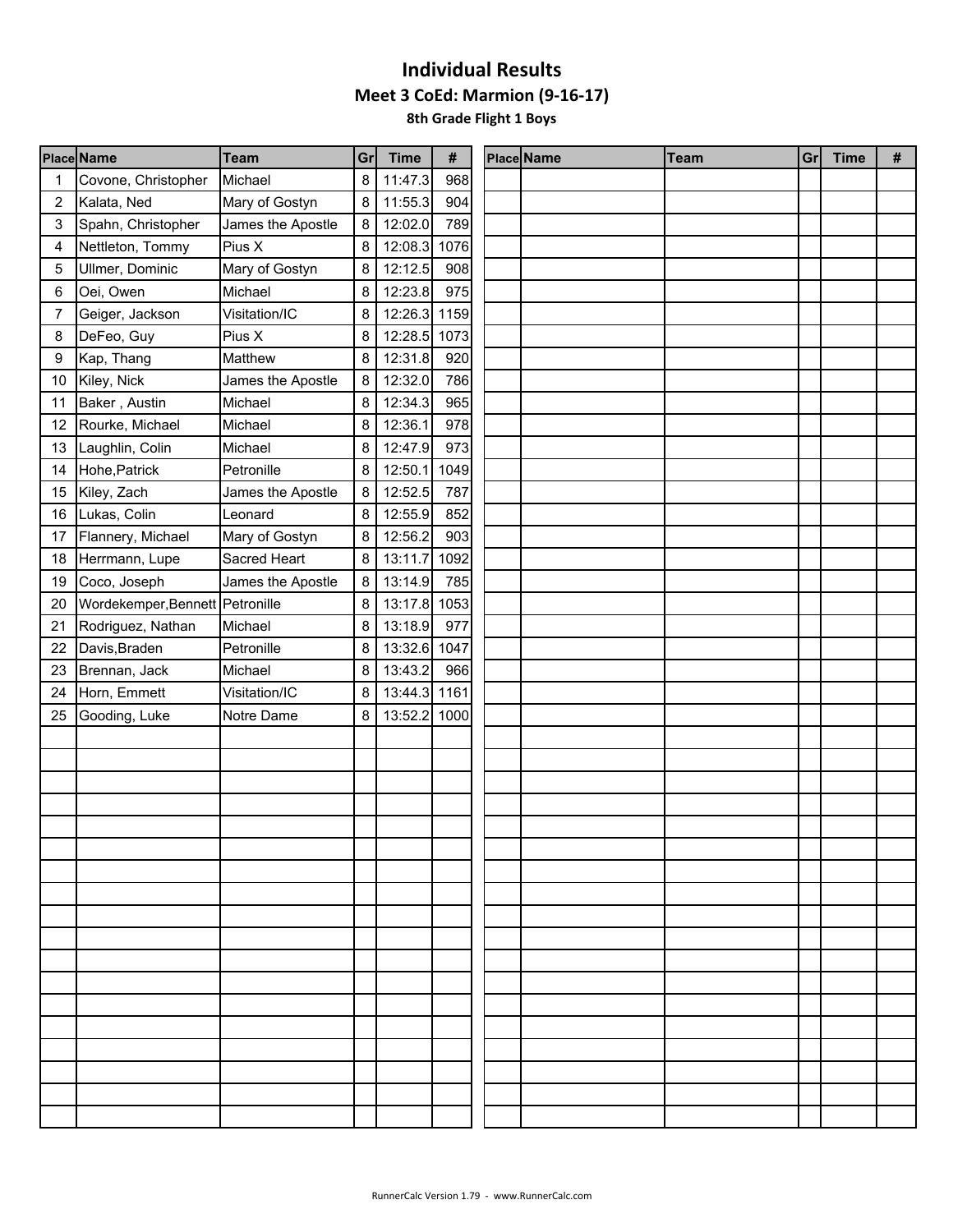|    | <b>Place Name</b>   | Team                  | Grl | <b>Time</b>  | #    |    | <b>Place Name</b>                   | <b>Team</b>         | Grl            | <b>Time</b>  | #    |
|----|---------------------|-----------------------|-----|--------------|------|----|-------------------------------------|---------------------|----------------|--------------|------|
|    | Avery, Paolo        | Matthew               | 8   | 13:14.1      | 918  | 51 | Orleans, Nevin                      | Giles               | 8              | 16:51.8      | 720  |
| 2  | Maduzia, Peter      | Joseph                | 8   | 13:17.7      | 842  | 52 | Lynas, Samuel                       | Visitation/IC       | 8              | 16:54.4 1165 |      |
| 3  | Kelly, Tiernan      | <b>Francis Xavier</b> | 8   | 13:22.6      | 709  | 53 | Brown, Jacob                        | Visitation/IC       | 8              | 16:56.2 1152 |      |
| 4  | Schmiedler, Ted     | Ascension             | 8   | 13:28.6      | 643  | 54 | Adam, Breen                         | Peter & Paul        |                | 16:59.0 1017 |      |
| 5  | O'Keefe, Jonathan   | Michael               | 8   | 13:42.8      | 976  | 55 | Aque, Holden                        | <b>Isaac Jogues</b> | 8              | 17:02.7      | 766  |
| 6  | Tipton, Anthony     | Matthew               | 8   | 13:46.8      | 919  | 56 | Tsouchlos, Adam                     | Peter & Paul        | 8              | 17:13.2      | 1019 |
|    | McBeth, Gavin       | Michael               | 8   | 13:47.4      | 974  | 57 | Buckler, Alex                       | Dominic/Scholastica | 8              | 17:15.6 1179 |      |
| 8  | Bobofchak, Noah     | <b>All Saints</b>     | 8   | 13:47.9      | 617  | 58 | Wiborg, Adam                        | Michael             | 8              | 17:17.7      | 1223 |
| 9  | Johnson, Liam       | Visitation/IC         | 8   | 13:54.4      | 1162 | 59 | Nelson, Matthew                     | Visitation/IC       |                | 17:18.6 1218 |      |
| 10 | Odeh, Samuel        | Notre Dame            | 8   | 13:56.5      | 1002 | 60 | Hilgart, John                       | Visitation/IC       | 8              | 17:21.3 1160 |      |
| 11 | Ross, Grant         | Raphael               | 8   | 13:56.9      | 1089 | 61 | Kolker, Thomas                      | Irene               | 8              | 17:23.3      | 745  |
| 12 | Nehls, Joey         | Joseph                | 8   | 14:01.2      | 840  | 62 | MacShane, Fynn                      | Pius X              | 8              | 17:26.9      | 1075 |
| 13 | Clark, Andrew       | Petronille            | 8   | 14:03.5      | 1046 | 63 | Zurek, Sean                         | Joan of Arc         | 8              | 17:41.9      | 804  |
| 14 | Liedel, Kyle        | Raphael               | 8   | 14:13.0      | 1087 | 64 | Ayersman, Ethan                     | John of the Cross   | 8              | 17:49.3      | 826  |
| 15 | Pasquale, Jack      | Raphael               | 8   | 14:14.9      | 1086 | 65 | Gergen, Justin                      | Pius X              | 8              | 18:02.1      | 1074 |
| 16 | Burbidge, John      | Mary Immaculate       | 8   | 14:22.8      | 883  | 66 | Pearson, Joey                       | Pius X              | 8              | 18:09.7      | 1077 |
| 17 | Cranny, TH          | Cletus                | 8   | 14:24.2      | 674  | 67 | Reed, Brayden                       | Ascension           | 8              | 18:14.7      | 646  |
| 18 | Dey, Thomas         | Michael               | 8   | 14:25.6      | 970  | 68 | Whetstone, Tyler                    | Ascension           | 8              | 18:17.3      | 645  |
| 19 | Donovan, Matthew    | Mary Immaculate       | 8   | 14:27.2      | 885  | 69 | Bello, Logan                        | <b>All Saints</b>   | 8              | 18:28.9      | 616  |
| 20 | Lazos, Alejandro    | Luke                  | 8   | 14:29.1      | 862  | 70 | Ketchum, PJ                         | Cletus              | 8              | 18:37.8      | 672  |
| 21 | Chvatal, Jack       | Joseph                | 8   | 14:34.7      | 843  | 71 | Napier, William                     | Joseph              | 8              | 18:40.3      | 1209 |
| 22 | Hart, Casey         | Cletus                | 8   | 14:41.8      | 670  | 72 | Hogan, Caden                        | Cletus              | 8              | 18:47.1      | 671  |
| 23 | Lawrence, Connor    | Visitation/IC         | 8   | 14:45.7      | 1164 | 73 | Picchione, Christopher   Petronille |                     | 8              | 18:49.0      | 1051 |
| 24 | Dorsey, Daniel      | Petronille            | 8   | 14:47.2      | 1048 | 74 | Sperry, Benjamin                    | John of the Cross   | 8              | 19:12.9      | 827  |
| 25 | O'Flaherty, Cillian | Mary of Gostyn        | 8   | 14:48.0      | 907  | 75 | Perino, Andy                        | Joseph              | 8              | 19:41.6      | 841  |
| 26 | Nelson, Kevin       | Mary of Gostyn        | 8   | 14:50.3      | 906  | 76 | Marshall, Grady                     | Notre Dame          | 8              | 20:05.1      | 1001 |
| 27 | Sennello, Rocco     | Ascension             | 8   | 14:52.9      | 641  | 77 | Spencer, Eric                       | Visitation/IC       | 8              | 20:09.1      | 1174 |
| 28 | Townsend, Jack      | Cletus                | 8   | 15:01.6      | 1196 | 78 | Fromelt, Billy                      | Visitation/IC       | 8              | 20:31.8 1158 |      |
| 29 | Melgoza, Tommy      | Peter & Paul          | 8   | 15:02.3      | 1018 | 79 | Falcone, Ryan                       | Visitation/IC       | 8              | 20:48.1      | 1156 |
| 30 | Russo, Dominic      | Notre Dame            | 8   | 15:04.3 1003 |      | 80 | Nielsen, Charlie                    | Sacred Heart        | 8              | 21:03.1 1095 |      |
| 31 | Narcisi, Lino       | Visitation/IC         | 8   | 15:13.0 1169 |      | 81 | Stachnik, Henry                     | James the Apostle   | 8 <sup>1</sup> | 21:16.6      | 790  |
| 32 | Doyle, Tommy        | Visitation/IC         | 8   | 15:16.3 1155 |      | 82 | Chlebana, Andy                      | Mary Immaculate     | 8              | 22:18.6      | 884  |
| 33 | Schilf, Jacob       | Irene                 | 8   | 15:16.9      | 747  | 83 | Nawas, Sammy                        | Cletus              | 8              | 23:02.7      | 677  |
| 34 | Flynn, Jack         | <b>Francis Xavier</b> | 8   | 15:17.4      | 708  | 84 | Mayfield, Nick                      | Visitation/IC       | 8              | 24:54.8 1185 |      |
| 35 | Kenneally, Declan   | Visitation/IC         | 8   | 15:19.1 1163 |      |    |                                     |                     |                |              |      |
| 36 | Steffen, Jack       | Michael               | 8   | 15:26.1      | 981  |    |                                     |                     |                |              |      |
| 37 | Holecek, Sean       | Joseph                | 8   | 15:27.3      | 844  |    |                                     |                     |                |              |      |
| 38 | McLean, Zach        | Cletus                | 8   | 15:35.5      | 673  |    |                                     |                     |                |              |      |
| 39 | Leonardi, Louis     | Luke                  | 8   | 15:42.8      | 863  |    |                                     |                     |                |              |      |
| 40 | Huggins, Finley     | Ascension             | 8   | 15:43.5      | 644  |    |                                     |                     |                |              |      |
| 41 | Janninck, Nathan    | Petronille            | 8   | 15:50.1 1050 |      |    |                                     |                     |                |              |      |
| 42 | Chavez-Roa, David   | James the Apostle     | 8   | 15:54.4      | 784  |    |                                     |                     |                |              |      |
| 43 | Suterski, Pawel     | Michael               | 8   | 16:04.5 1198 |      |    |                                     |                     |                |              |      |
|    |                     |                       |     |              |      |    |                                     |                     |                |              |      |